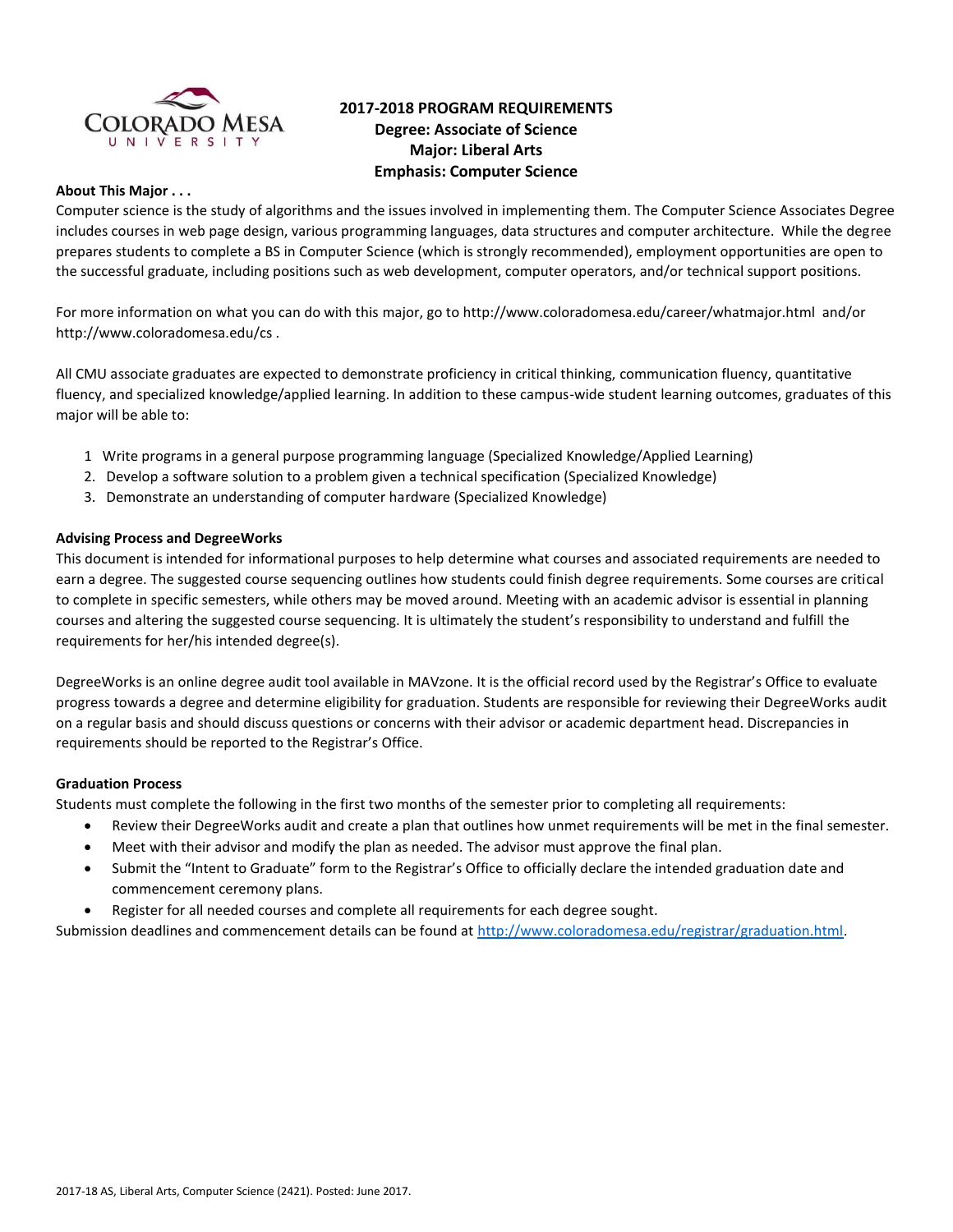# **INSTITUTIONAL DEGREE REQUIREMENTS**

The following institutional degree requirements apply to all CMU Associate of Science (AS) degrees. Specific programs may have different requirements that must be met in addition to institutional requirements.

- 60 semester hours total.
- Students must complete a minimum of 15 of the final 30 semester hours of credit at CMU.
- 2.00 cumulative GPA or higher in all CMU coursework.
- A grade of "C" or higher must be earned in all Essential Learning courses in order to be accepted for transfer under the Colorado Core Transfer Consortium General Education curriculum or gtPathways, Colorado's guaranteed transfer program.
- A course may only be used to fulfill one requirement for each degree/certificate.
- No more than six semester hours of independent study courses can be used toward the degree.
- Non-traditional credit, such as advanced placement, credit by examination, credit for prior learning, cooperative education and internships, cannot exceed 15 semester credit hours for an associate of science degree; A maximum of 6 of the 15 credits may be for cooperative education, internships, and practica.
- Pre-collegiate courses (usually numbered below 100) cannot be used for graduation.
- Capstone exit assessment/projects (e.g., Major Field Achievement Test) requirements are identified under Program-Specific Degree Requirements.
- The Catalog Year determines which program sheet and degree requirements a student must fulfill in order to graduate. Visit with your advisor or academic department to determine which catalog year and program requirements you should follow.
- See "Requirements for Undergraduate Degrees and Certificates" in the catalog for a complete list of graduation requirements.

#### **PROGRAM-SPECIFIC DEGREE REQUIREMENTS**

2.50 cumulative GPA or higher in all CMU coursework and in coursework toward major content area.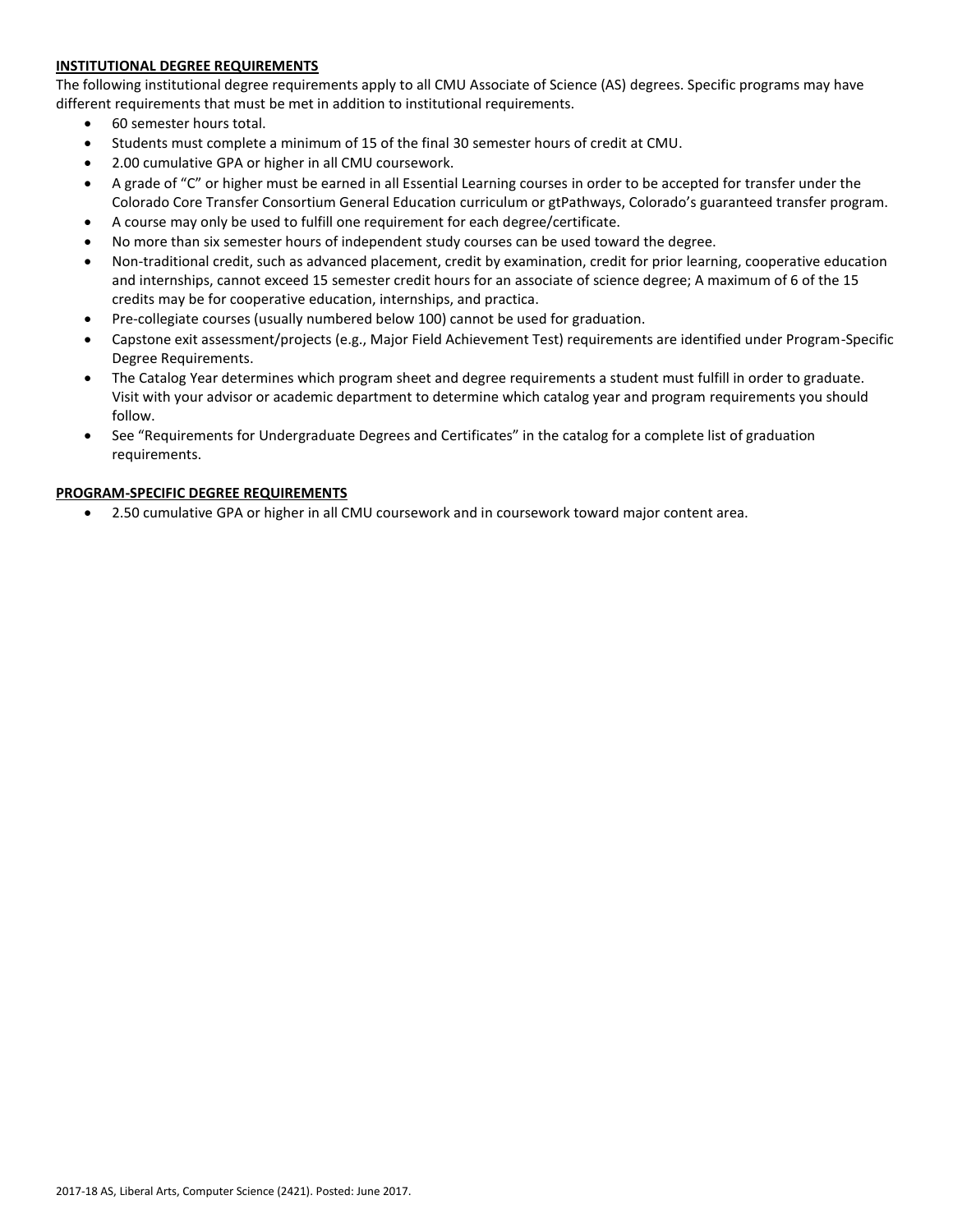## **ESSENTIAL LEARNING REQUIREMENTS** (31 semester hours)

See the current catalog for a list of courses that fulfill the requirements below. If a course is an Essential Learning option and a requirement for your major, you must use it to fulfill the major requirement and make a different selection for the Essential Learning requirement.

**English** (6 semester hours, must receive a grade of "C" or better and must be completed by the time the student has 60 semester hours.)

- ENGL 111 English Composition (3)
- ENGL 112 English Composition (3)

**Mathematics** (3 semester hours, must receive a grade of "C" or better, must be completed by the time the student has 60 semester hours.)

MATH 113 - College Algebra (4) or higher

\*3 credits apply to the Essential Learning requirements and 1 credit applies to elective credit.

**Humanities** (3 semester hours)

 $\square$  Select one Humanities course (3)

# **Social and Behavioral Sciences** (6 semester hours)

- $\square$  Select one Social and Behavioral Sciences course (3)
- $\Box$  Select one Social and Behavioral Sciences course (3)

**Natural Sciences** (7 semester hours, one course must include a lab)

- $\Box$  Select one Natural Sciences course (3)
- $\square$  Select one Natural Sciences course with a lab (4)

**History** (3 semester hours)

 $\Box$  Select one History course (3)

**Fine Arts** (3 semester hours)

 $\Box$  Select one Fine Arts course (3)

# **OTHER LOWER-DIVISION REQUIREMENTS**

**Wellness Requirement** (2 semester hours)

- $\Box$  KINE 100 Health and Wellness (1)
- $\Box$  Select one Activity course (1)